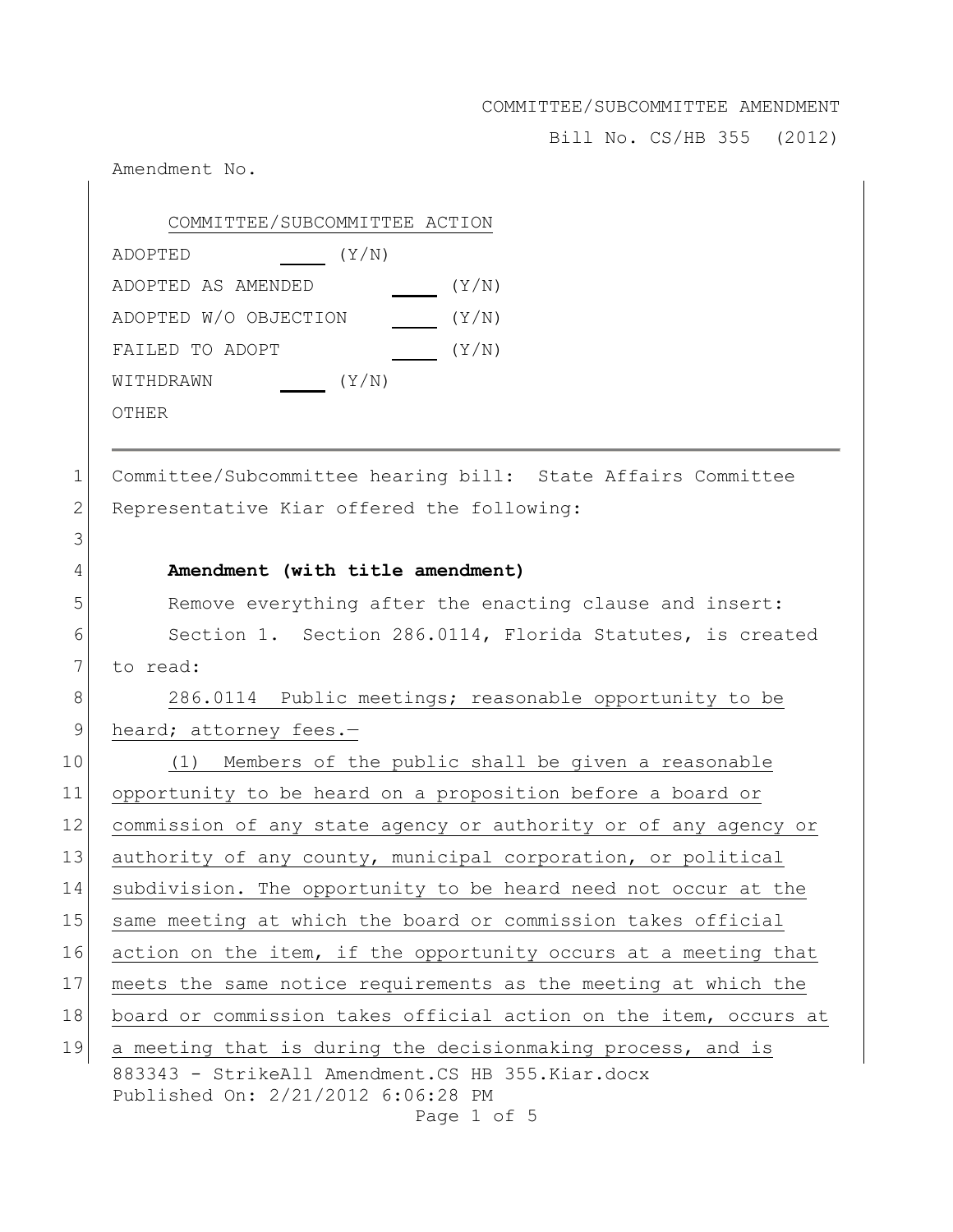Bill No. CS/HB 355 (2012)

| 20 | Amendment No.                                                   |
|----|-----------------------------------------------------------------|
|    | within reasonable proximity before the meeting at which the     |
| 21 | board or commission takes the official action. The opportunity  |
| 22 | to be heard is subject to reasonable rules or policies adopted  |
| 23 | by the board or commission to ensure the orderly conduct of a   |
| 24 | public meeting, as provided in subsection (3).                  |
| 25 | (2)<br>The requirements in subsection (1) do not apply to:      |
| 26 | An official act that must be taken to deal with an<br>(a)       |
| 27 | emergency situation affecting the public health, welfare, or    |
| 28 | safety, when compliance with the requirements would cause an    |
| 29 | unreasonable delay in the ability of the board or commission to |
| 30 | act;                                                            |
| 31 | An official act involving no more than a ministerial<br>(b)     |
| 32 | act;                                                            |
| 33 | Any meeting that is exempt from the provisions of s.<br>(C)     |
| 34 | 286.011; or                                                     |
| 35 | A meeting in which the board or commission is acting<br>(d)     |
| 36 | in a quasi-judicial capacity with respect to the rights or      |
| 37 | interests of a person. This paragraph does not affect the right |
| 38 | of a person to be heard as otherwise provided by law.           |
| 39 | Rules or policies of a board or commission must be<br>(3)       |
| 40 | limited to rules or policies that:                              |
| 41 | (a) Limit the time an individual has to address the board       |
| 42 | or commission;                                                  |
| 43 | Require, at meetings in which a large number of<br>(b)          |
| 44 | individuals wish to be heard, that representatives of groups or |
| 45 | factions on an item, rather than all of the members of the      |
| 46 | groups or factions, address the board or commission;            |
|    |                                                                 |

883343 - StrikeAll Amendment.CS HB 355.Kiar.docx Published On: 2/21/2012 6:06:28 PM Page 2 of 5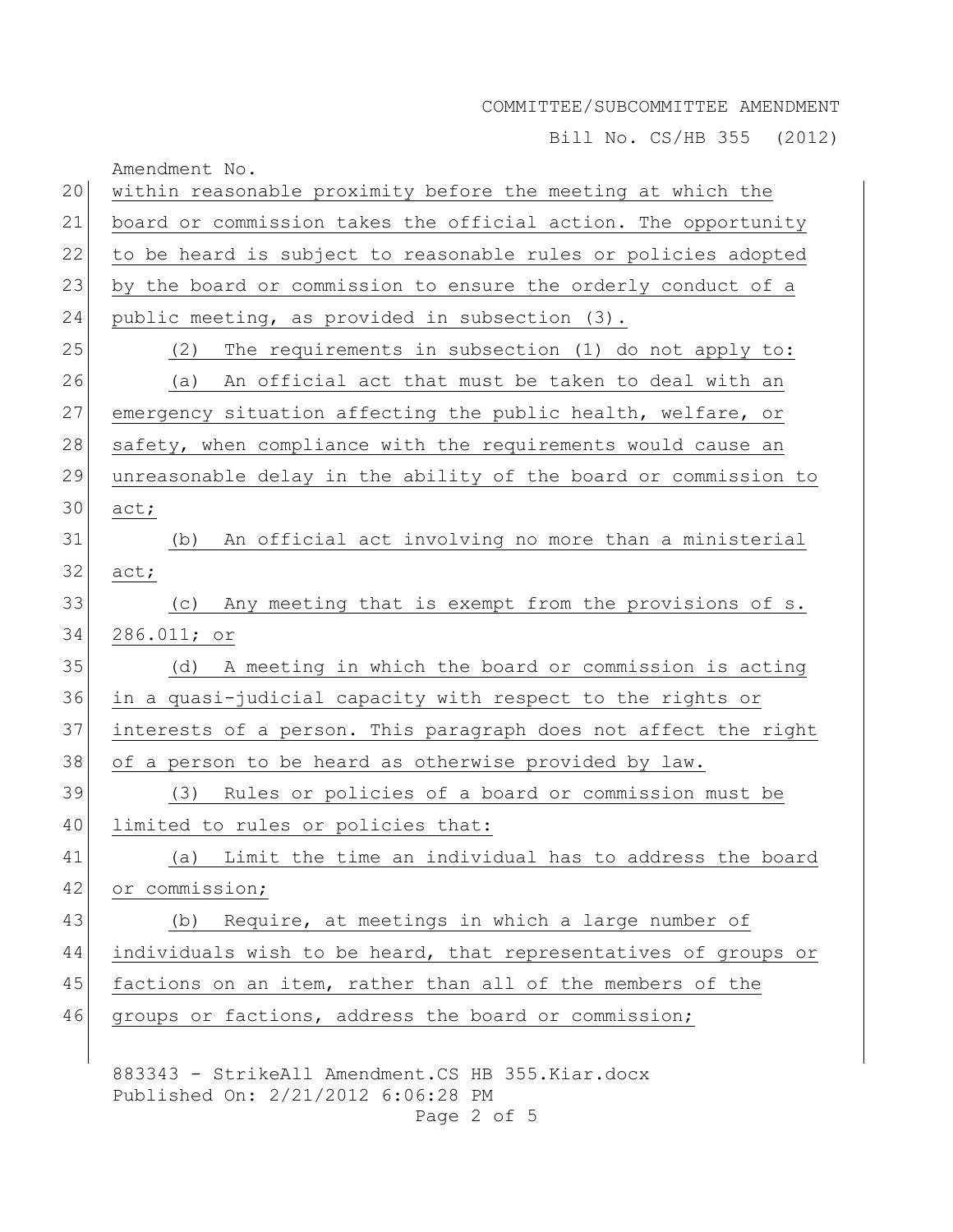Bill No. CS/HB 355 (2012)

|    | Amendment No.                                                                                         |
|----|-------------------------------------------------------------------------------------------------------|
| 47 | (c) Prescribe procedures or forms for an individual to use                                            |
| 48 | in order to inform the board or commission of a desire to be                                          |
| 49 | heard; to indicate his or her support, opposition, or neutrality                                      |
| 50 | on a proposition; and to indicate his or her designation of a                                         |
| 51 | representative to speak for him or her or his or her group on a                                       |
| 52 | proposition if he or she so chooses; or                                                               |
| 53 | Designate a specified period of time for public<br>(d)                                                |
| 54 | comment.                                                                                              |
| 55 | (4) (a) If a board or commission adopts rules or policies                                             |
| 56 | in compliance with this section and follows such rules or                                             |
| 57 | policies when providing an opportunity for members of the public                                      |
| 58 | to be heard, it is presumed that the board or commission is                                           |
| 59 | acting in compliance with this section.                                                               |
| 60 | Whenever an action is filed against a board or<br>(b)                                                 |
| 61 | commission of any state agency or authority of a county,                                              |
| 62 | municipal corporation, or political subdivision to enforce the                                        |
| 63 | provisions of this section, the court shall assess reasonable                                         |
| 64 | attorney fees against such agency or authority if the court                                           |
| 65 | determines that the defendant to such action acted in violation                                       |
| 66 | of this section. The court may assess reasonable attorney fees                                        |
| 67 | against the individual filing such an action if the court finds                                       |
| 68 | that the action was filed in bad faith or was frivolous. This                                         |
| 69 | paragraph does not apply to a state attorney or his or her duly                                       |
| 70 | authorized assistants or any officer charged with enforcing the                                       |
| 71 | provisions of this section.                                                                           |
| 72 | (c) Any action taken by a board or commission which is                                                |
| 73 | found to be in violation of this section is not void as a result                                      |
| 74 | of that violation.                                                                                    |
|    | 883343 - StrikeAll Amendment.CS HB 355.Kiar.docx<br>Published On: 2/21/2012 6:06:28 PM<br>Page 3 of 5 |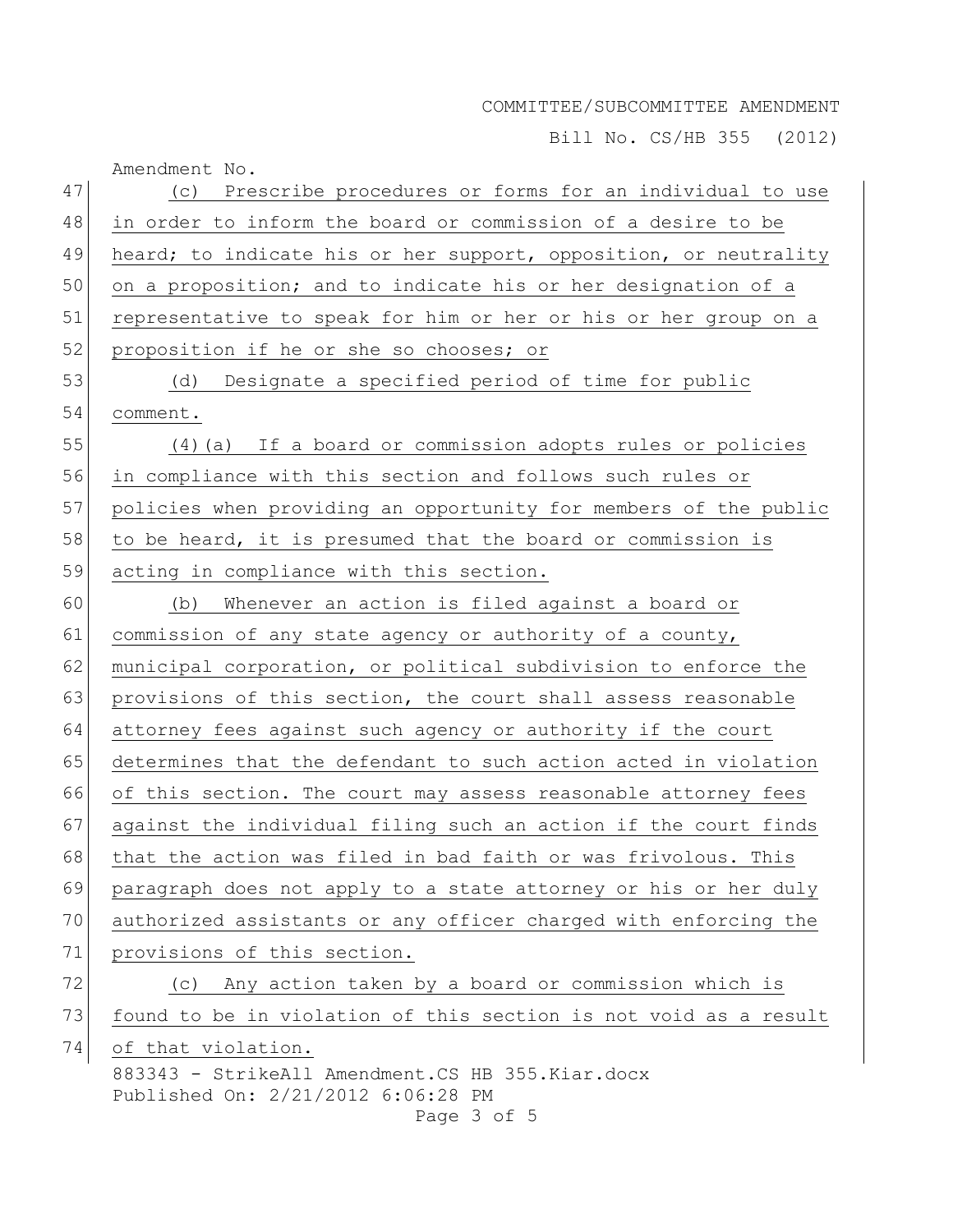Bill No. CS/HB 355 (2012)

Amendment No. 883343 - StrikeAll Amendment.CS HB 355.Kiar.docx Published On: 2/21/2012 6:06:28 PM 75 (d) The circuit courts shall have jurisdiction to issue 76 injunctions for the purpose of enforcing this section upon the 77 filing of an application for such injunction by any citizen of 78 this state. 79 Section 2. This act shall take effect July 1, 2012. 80 81 82 **-----------------------------------------------------** 83 **T I T L E A M E N D M E N T** 84 Remove the entire title and insert: 85 a bill to be entitled 86 An act relating to public meetings; creating s. 87 286.0114, F.S.; requiring that a member of the public 88 be given a reasonable opportunity to be heard before a 89 board or commission takes official action on a 90 proposition before a board or commission of any state 91 agency or authority or of any agency or authority of 92 any county, municipal corporation, or political 93 subdivision; providing that the opportunity to be 94 heard is subject to rules or policies adopted by the 95 board or commission; specifying certain exceptions; 96 providing requirements for rules or policies governing 97 bloophortunity to be heard; providing that compliance 98 with the requirements of the act is presumed under 99 certain circumstances; authorizing a court to assess 100 reasonable attorney fees in actions filed against a 101 board or commission; providing that any action taken 102 by a board or commission which is found in violation

Page 4 of 5